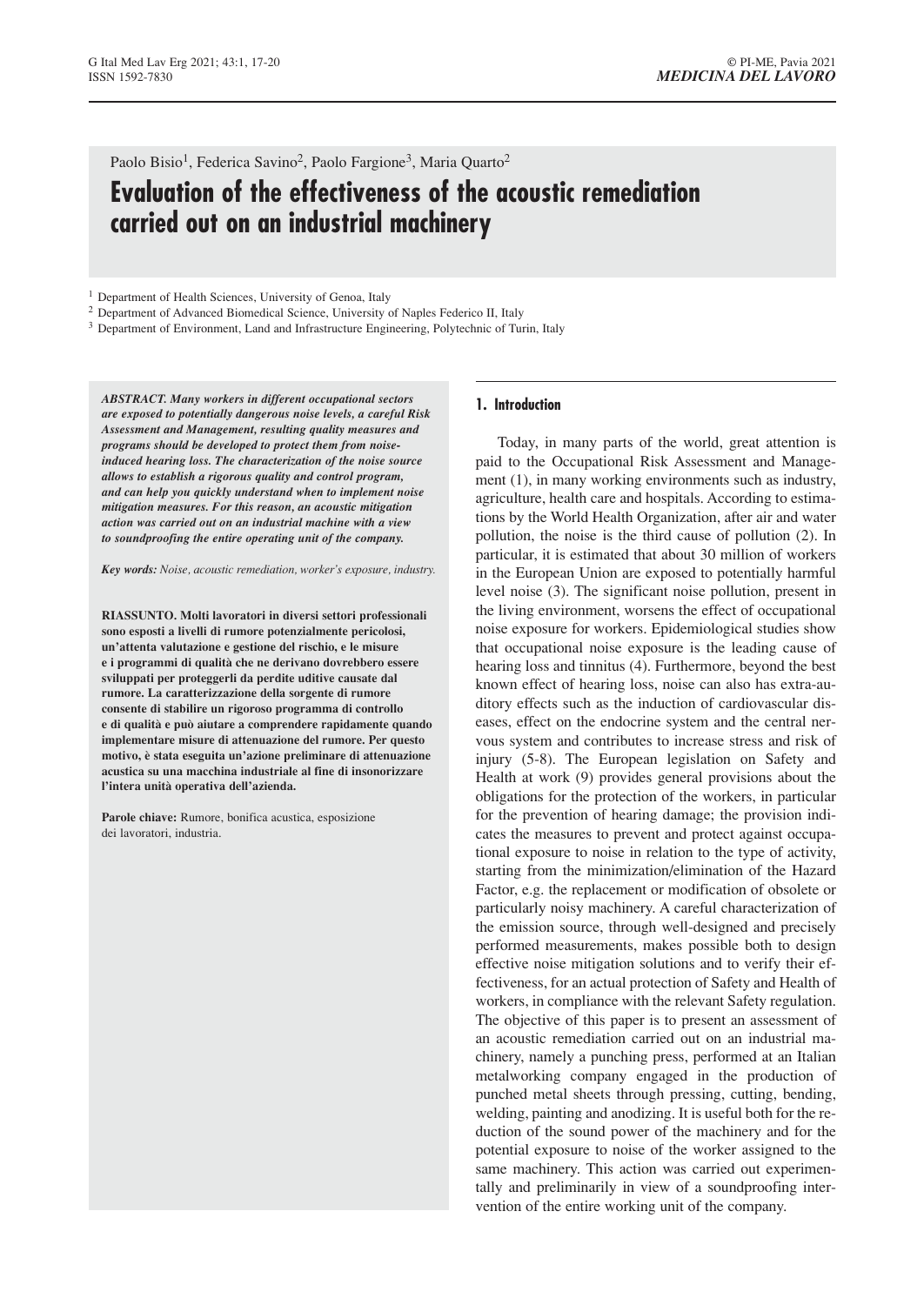# **2. Materials and Methods**

#### **Methodology**

To evaluate the noise produced by the punching press, sound pressure level measurements were performed according to the technical requirements of UNI EN ISO 3744:2010 standard (10) *ante* and *post operam* of the acoustic remediation. The standard reports the determination of the sound power level using the level of sound pressure measured on a surface enveloping the noise source which was placed in an environment that approximates an acoustic free field. In this study, the machinery was positioned on a reflecting surface and the measurements were carried out in several points located on a fictitious measurement surface defined as the lateral surface of a parallelepiped with an area equal to S, which includes the source, whose sides are parallel to the sides of the referring parallelepiped and are placed at a distance equal to 1 m (Fig. 1). According the quoted standard, the average sound pressure level  $L_{p'}$  on the measurement surface determined under real conditions, once corrected to eliminate the influence of residual noise and environmental reflections, expresses the average sound pressure level on the measurement surface in free field conditions,  $L_{pf}$ . This level is representative of the power level per unit area, so the sound power level  $L_w$  of the machine will be then obtained by referring to the entire measurement surface. The  $L_{pf}$  level, expressed in dB, is given by following formula:

$$
L_{pf} = L_p' - k_1 \tag{1}
$$

where:

- $Lp'$  = average sound pressure level on the measurement surface;
- $k_1$  = correction factor related to background noise;

 $k<sub>2</sub>$  = correction factor related to environmental reflections.

The *Lp'* level is the average of N sound pressure levels L<sub>i</sub>, measured in N different measurement points on the machinery's envelope surface, as reported in following formula:

$$
Lp' = 10 \log \frac{1}{N} \sum_{i=1}^{N} 10^{0.1L_i}
$$
 (2)

The correction factor  $k_1$ , expressed in dB and reported in equation 3, refers to the background noise, which includes all the sound sources except the one in question:

$$
k_1 = -10 \log(1 - 10^{-0.1 \Delta L'}) \tag{3}
$$

where  $\Delta L$  is the difference between the average sound pressure levels measured on the measuring surface while the machine is operating and when the machine is switched off.

If  $\Delta L$  is greater than 15 dB,  $k_1$  is assumed to be zero, if it is less than 6 dB, the measurement does not reach the required accuracy of the standard UNI EN ISO 3744: 2010.

The correction factor  $k<sub>2</sub>$  was calculated considering the equivalent absorption of the environment by estimating the equivalent absorption area, using the following formula:

$$
k_2 = 10 \log \left( 1 + 4 \frac{S}{A} \right) \tag{4}
$$

where:

 $S =$  measuring area  $(m<sup>2</sup>)$ 

A = equivalent absorption area  $(m^2)$ 

The equivalent absorption area (A) was calculated as the sum of the surfaces present in the environment multiplied by their apparent sound absorption coefficient; the acoustic coefficients of the materials used here are reported in Sharland (11).

Finally, the sound power level of the machine  $L_w$ , expressed in dB, is given by:

$$
L_w = L_{pf} + 10 \log \frac{S}{S_0}
$$
 (5)

S = measuring area of the envelope parallelepiped  $(m^2)$ ;  $S_0$  = unit surface (m<sup>2</sup>).

# **Measurements**

The acoustic remediation was performed on a punching press, whose basic components were: a) loading cell for the steel roll, b) raw material unwinding belt, c) loading lifting platform; d) drilling and shearing press, e) steel sheet exit roller conveyor, f) final flattener. The measurement of sound pressure levels was performed using: 1) a precision integrating sound level meter (Larson Davis model 831C) complying with the requirements of EN 61672-1: 2013, EN 61672-2: 2013 and EN 61672-3: 2013 (class I), 2) a 1/2" prepolarized condenser microphone for free field (Larson Davis 2560 model), 3) a sound pressure calibrator (Larson Davis mod. CAL 200). The recorded measures included: i) time-history of the noise level, ii) real-time frequency analysis in 1/1 and 1/3 octave according to IEC 61260:2014 Class 1, in the range from 6.3 Hz to 20 kHz, iii) acquisition of sound events with their level-time-frequency profile and audio signal.

As reported in Figure 1, the sound pressure measurements  $L_i$ , measured in octave bands were carried out on the surfaces of a fictitious parallelepiped built at a 1 meter



**Figura 1.** *Scheme of the measurements point. The internal box represents the machinery and the circles on the external grid represent the measurement points*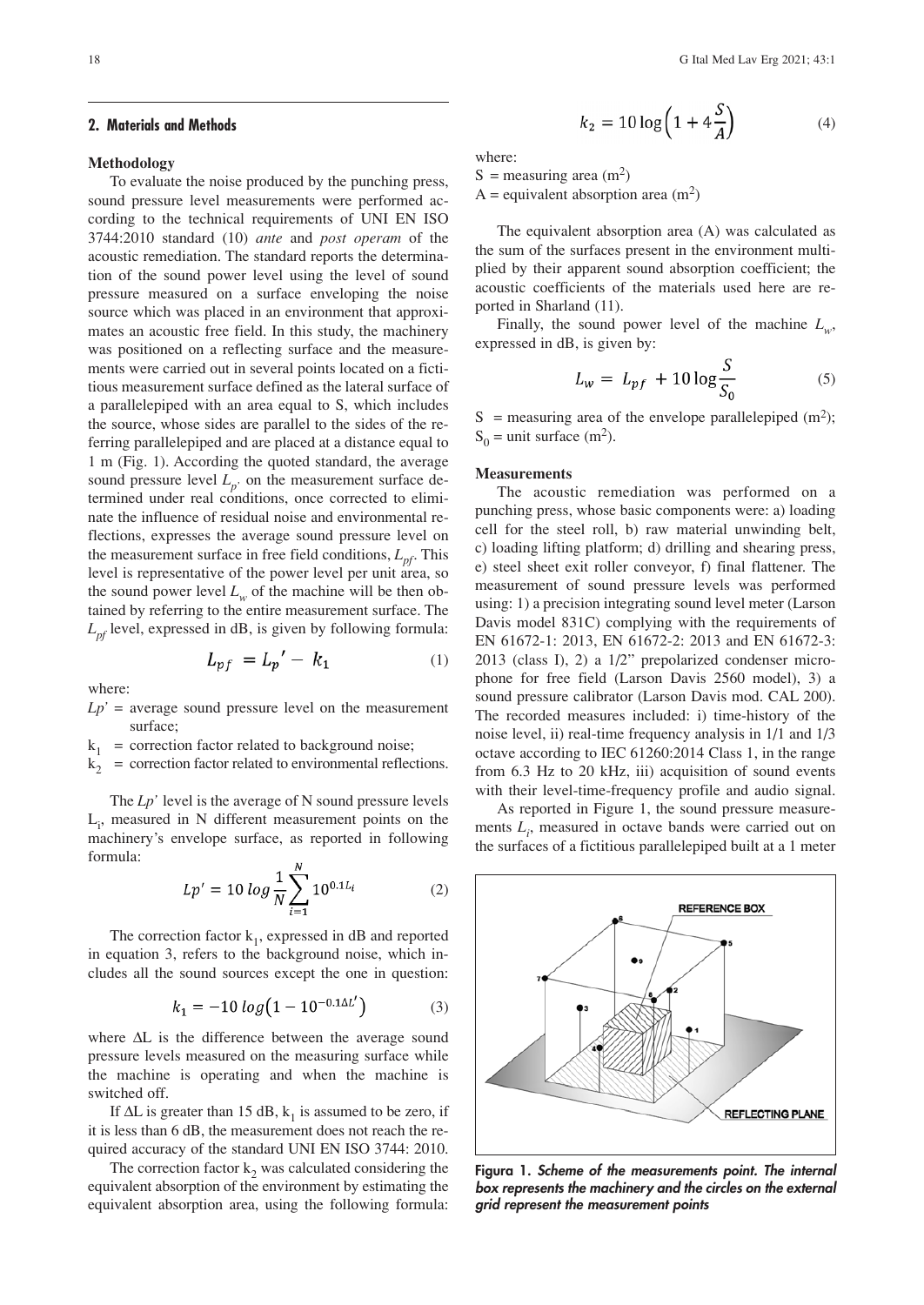distance around the machine. The measurements were carried out *ante* and post *operam* in order to evaluate the effectiveness of the acoustic remediation.

The sound pressure level  $L_p$  at a distance r from the sound power source  $L_w$  (in room) is calculated as:

$$
L_p = L_w - 10 \log_{10} (4 \pi r^2) \tag{6}
$$

If the worker stays for 8 hours in the location where the sound pressure level  $L_p$  is evaluated, this can be preliminary useful information for the definition of the actual workers exposure, requiring further evaluations (e.g. source directivity, details on the working operations, etc.).

#### **Mitigation activities**

The mitigation action consisted of the partial encapsulation of the machinery. For the attenuation of the noise level, sound-absorbing panels made of materials suitable for noise abatement in industrial field and for complex soundproofing solutions, were used. Each panel was made with a sandwich structure with a total thickness of 100 mm, consisting of an outer part of a 2 mm thick pickled plate and an internal part consisting of:

- 3 mm thick bituminous sheath
- 50 mm thick rock wool
- internal core in 1 mm thick sheet
- 3 mm thick bituminous sheath
- 40 mm thick rock wool
- reinforced glass veil

# **3. Results and discussion**

The Italian legislation, through the Legislative Decree n. 81/2008, states the necessity to protect the Safety and Health of workers through the Assessment and Management of all the work-related risks (employer' obligation that cannot be delegated), risk arising from the occupational noise exposure included. Similarly, the focus on improving the acoustics of non-industrial workplaces should increase, in particular when even the poulation in public places, such as schools, hospitals, offices, is exposed. According to the hierarchical order of Prevention measures, in terms of effectiveness, the techniques of acoustic remediation of industrial machines are generally structured in three successive steps, i) the action on the noise source, ii) intervention on the systems of transmission and propagation of noise, iii) interventions on work organization. The intervention on the noise source is certainly the most effective if compared to reduce the risk of noise in the workplace.

In this work, the acoustic remediation was carried out directly on the source that was partially encapsulated. In this type of intervention, the technical legislation does not provide any theoretical indication on the acoustic remediation, it only identifies an engineering method in order to determine the (without the burden of creating an anechoic test chamber) an engineering method for determining the sound power that allows to obtain a grade 2 accuracy in normal environments with low reverb.

In Tables I and II, respectively, starting from the measurements of sound pressure levels carried out *ante* and *post operam*, the major results are reported. In particular, the following quantities were determined:

- 1) the average sound pressure level  $L_p$ , from the sound pressure levels L<sub>i</sub>, carried out on the envelope surface
- 2) the sound pressure level  $L_{pf}$  on the surface of the machinery corrected for factors  $k_1$  and  $k_2$
- 3) the sound power level  $L_{wm}$  calculated taking into account the envelope surface
- 4) the sound power level of the machinery,  $L_w$

**Table I.** *Results of sound pressure level measurements and sound power calculated ante operam*

|                      | Frequencies for octave band (Hz) |      |      |      |      |      |      |      |      |      |      |      |
|----------------------|----------------------------------|------|------|------|------|------|------|------|------|------|------|------|
|                      | 8                                | 16   | 31.5 | 63   | 125  | 250  | 500  | 1 K  | 2 K  | 4 K  | 8 K  | 16 K |
| $L_{p}$ ' (dB(A))    | 26.7                             | 40.1 | 67.9 | 85.3 | 80.4 | 96.6 | 89.0 | 84.1 | 80.6 | 75.2 | 70.3 | 60.1 |
| $L_{\rm pf}$ (dB(A)) | 88.3                             |      |      |      |      |      |      |      |      |      |      |      |
|                      | 8                                | 16   | 31.5 | 63   | 125  | 250  | 500  | 1 K  | 2 K  | 4 K  | 8 K  | 16 K |
| $L_{wm}$ (dB(A))     | 48.0                             | 61.4 | 89.2 | 85.3 | 80.4 | 96.6 | 89.0 | 84.1 | 80.6 | 75.2 | 70.3 | 60.1 |
| $L_w(dB(A))$         | 97.9                             |      |      |      |      |      |      |      |      |      |      |      |

**Table II.** *Results of sound pressure level measurements and sound power calculated post operam*

|                     | Frequencies for octave band (Hz) |      |      |      |      |      |      |      |      |      |      |      |
|---------------------|----------------------------------|------|------|------|------|------|------|------|------|------|------|------|
|                     | 8                                | 16   | 31.5 | 63   | 125  | 250  | 500  | 1 K  | 2 K  | 4 K  | 8 K  | 16 K |
| $L_{p}$ ' (dB(A))   | 23.4                             | 39.1 | 60.6 | 82.7 | 79.0 | 92.3 | 85.4 | 82.8 | 78.8 | 73.3 | 66.7 | 62.2 |
| $L_{\rm pf}(dB(A))$ | 83.9                             |      |      |      |      |      |      |      |      |      |      |      |
|                     | 8                                | 16   | 31.5 | 63   | 125  | 250  | 500  | 1 K  | 2 K  | 4 K  | 8 K  | 16 K |
| $L_{wm}(dB(A))$     | 44.6                             | 60.3 | 81.8 | 82.7 | 79.0 | 92.3 | 85.4 | 82.8 | 78.8 | 73.3 | 66.7 | 62.2 |
| $L_w(dB(A))$        | 94.1                             |      |      |      |      |      |      |      |      |      |      |      |